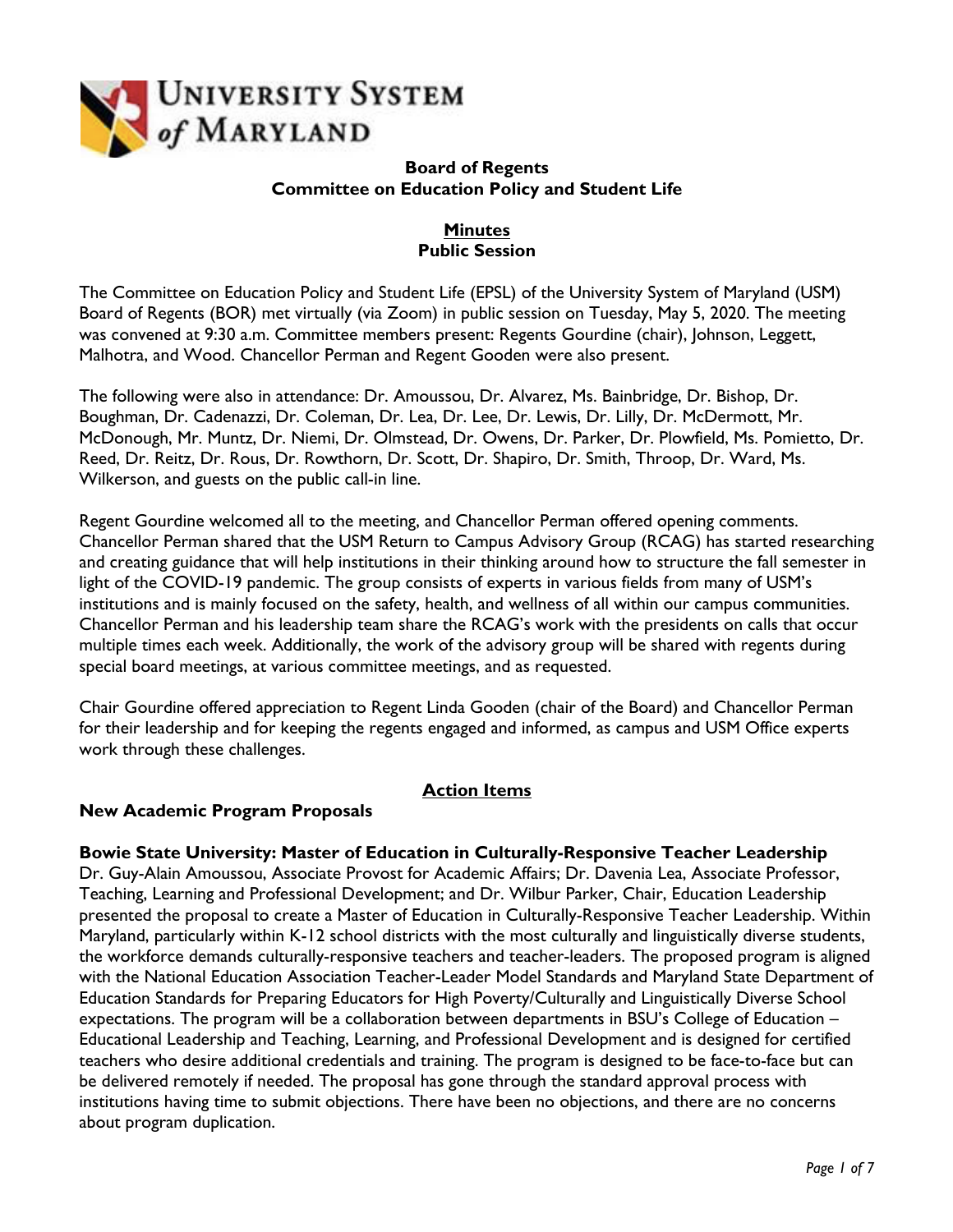Dr. Boughman shared that having a ladder of positions to which teachers can aspire is aligned with recommendations from the Kirwan Commission. In response to a question from Regent Malhotra, the presenters noted that the program would equip students for more advanced jobs because it offers an additional leadership path that is not upper administration (i.e., principal or superintendent) but does require training beyond that of a classroom teacher. Regent Gourdine asked about the demand for educators with this type of expertise. The presenters noted the teacher shortage in Maryland and that many vulnerable students throughout Maryland (even within the county in which Bowie State sits) would benefit from highlyqualified teachers and teacher-leaders who are positioned to lead school reform; equipped with the knowledge, skills, and dispositions of master teachers; and are ready to give the neediest children the advantages of a culturally-responsive, 21st-century education.

The Chancellor recommends that the Committee on Education Policy and Student Life recommend that the Board of Regents approve the proposal from Bowie State University to establish a Master of Education in Culturally-Responsive Teacher Leadership. The motion was moved by Regent Wood, seconded by Regent Malhotra, and passed unanimously.

### Vote Count: Yeas: 6 Nays: 0 Abstentions: 0

#### **Frostburg State University: Bachelor of Science in Life-Cycle Facilities Management**

Dr. Elizabeth Throop**,** Provost and Vice President, Academic Affairs**;** Dr. Robert Larivee**,** Professor and Chair of the Department of Chemistry; and Dr. Thomas Cadenazzi, Lecturer and Lead Faculty College of Liberal Arts and Sciences presented the proposal for FSU to offer the Bachelor of Science in Life-Cycle Facilities Management. This climate-change and emergency preparedness-oriented Life-Cycle Facilities Management program would focus on 1) techniques uniquely critical to responding to climate-change forecasts and 2) innovative instruction to prepare industry leaders to properly plan and build environments that would be sustainable for structures' lifetimes. The program, which would be housed in the College of Liberal Arts and Sciences with other interdisciplinary programs and would include existing courses from the Geography, Mathematics, Philosophy, Economics, and Management departments and two required summer internships. The program is both theoretical and hands-on in an attempt to holistically develop students to be prepared for practice and management. The proposed program supports FSU's mission to address workforce needs in the region and state. It also affirms the university's commitment to sustainability, with a number of courses being focused on environmental issues and sustainable construction practices. The presenters note that alumni and workplace leaders have expressed the need for bachelor's-prepared employees who are experts on the management of facilities from design to end of life. The proposal has gone through the standard approval process with institutions having time to submit objections. There have been no objections, and there are no concerns about program duplication.

Chancellor Perman asked about the extent to which students would be learning to work on teams. The presenters noted that teamwork is a key aspect of the program and is woven throughout the curriculum. Regent Malhotra asked if the program designers considered the degree to which real estate needs may differ, as new normals develop in response to the COVID-19 pandemic. The presenters shared that the program was developed before COVID-19, but they believe buildings will still need to be developed and/or maintained. They also noted that if practices around design adjust to reflect social distancing restrictions, those changes can be easily factored into the curriculum.

The Chancellor recommends that the Committee on Education Policy and Student Life recommend that the Board of Regents approve the proposal from Frostburg State University to establish a Bachelor of Science in Life-Cycle Facilities Management. The motion was moved by Regent Johnson, seconded by Regent Gooden, and passed unanimously.

Vote Count: Yeas: 6 Nays: 0 Abstentions: 0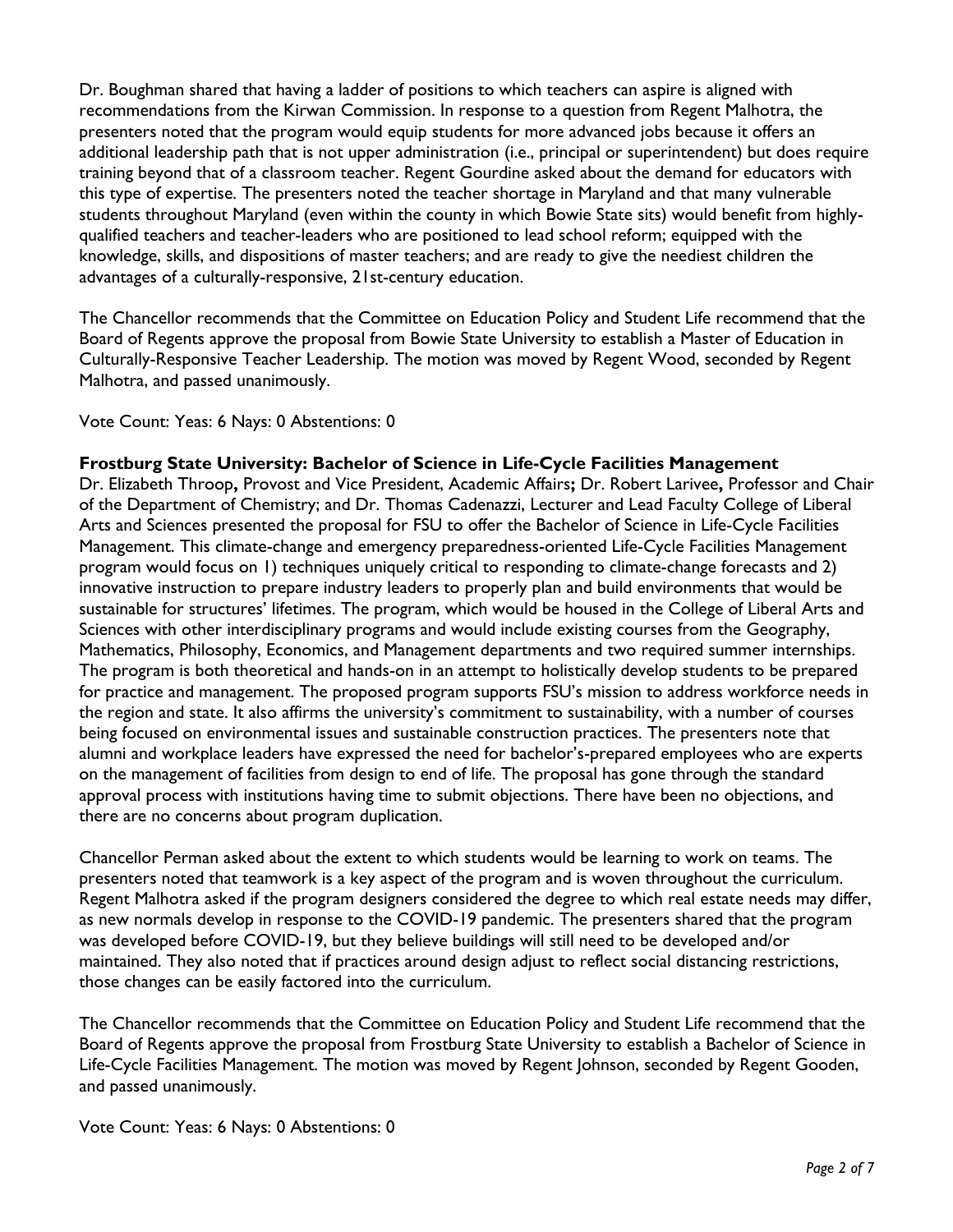## **Salisbury University: Bachelor of Science in Integrated Science**

Dr. Karen Olmstead, Provost, and Dr. Michael Scott, Dean, Henson School of Science and Technology, presented the proposal for Salisbury to offer a Bachelor of Science in Integrated Science. The Integrated Science degree would provide a pathway for students (1) who confront completion barriers in traditional STEM majors, (2) learn that a clear post-transfer pathway to completion is difficult, or (3) desire a crossdisciplinary STEM degree. Traditional STEM disciplines are often challenging, particularly for transfer students and veterans, because of the sequential nature of the required courses. Yet, according to the Bureau of Labor Statistics, growth in STEM occupations will expand much faster than non-STEM occupations. The Integrated Science degree will offer SU students another avenue to obtain these jobs. Considering the program's benefits for transfer students and students who want to be in STEM without being in traditional STEM fields, the presenters believe this program could increase recruitment and retention because of its flexibility and practicality. Graduates will demonstrate knowledge and skills central to the chosen integrated academic disciplines; use formal techniques and methodologies of abstraction to create methods to solve real-world problems; apply their learned knowledge to cross-disciplinary problems as part of a team; and effectively pursue careers to meet growing demand for scientists and technologists. SU is well-prepared in terms of faculty expertise and facilities to deliver this unique undergraduate program, which will launch graduates into successful careers in a diversity of public and private organizations. The proposal has gone through the standard approval process with institutions having time to submit objections. There have been no objections, and there are no concerns about program duplication.

Regent Gooden noted the uniqueness of the proposed program. She suggested that we might want to examine all STEM programs to resolve retention problems. Provost Olmstead agreed and believed that lessons learned from the structure of and support/advising within the proposed program and could contribute to understanding retention within traditional programs. Regent Gooden and Chancellor Perman also stressed the need for the proposed program to focus on written and oral communications.

The Chancellor recommends that the Committee on Education Policy and Student Life recommend that the Board of Regents approve the proposal from Salisbury University to establish a Bachelor of Science in Integrated Science. The motion was moved by Regent Johnson, seconded by Regent Gooden, and passed unanimously.

Vote Count: Yeas: 6 Nays: 0 Abstentions: 0

## **Towson University: Master of Science in Athletic Training**

Dr. S. Maggie Reitz**,** Vice-Provost; Dr. Lisa Plowfield**,** Dean College of Health Professions; and Dr. Jaime DeLuca, Chair of Kinesiology presented this proposal. TU has offered a Bachelor of Science in Athletic Training (BSAT) since 1996. In May 2015, the Athletic Training Strategic Alliance mandated that the professional degree for athletic training programs must be a Master of Science by 2022. The current proposal is a response to that mandate. The program would be anchored in the foundation and long-standing success of the TU BSAT, which is recognized for its success in educating athletic trainers to serve as members of Maryland's healthcare workforce. Graduates of the program have worked as athletic trainers in a variety of settings (i.e., secondary schools; colleges/universities; professional sports; physician offices; sports medicine centers; law enforcement and military settings; occupational and industrial settings) throughout the state of Maryland and across the United States. Graduates have also pursued advanced medical education. It is likely that those interested in the program would have completed bachelor's degrees in a variety of majors from health science to traditional sciences and beyond. If approved, TU will phase out the BSAT. Chancellor Perman reinforced that this is part of a trend of migration from bachelor's to graduate degrees for health fields including athletic training, physical therapy, and physicians assistants with the goal being to ensure a higher level of preparation and the ability to analyze and think critically. The proposal has gone through the standard approval process with institutions having time to submit objections. There have been no objections, and there are no concerns about program duplication.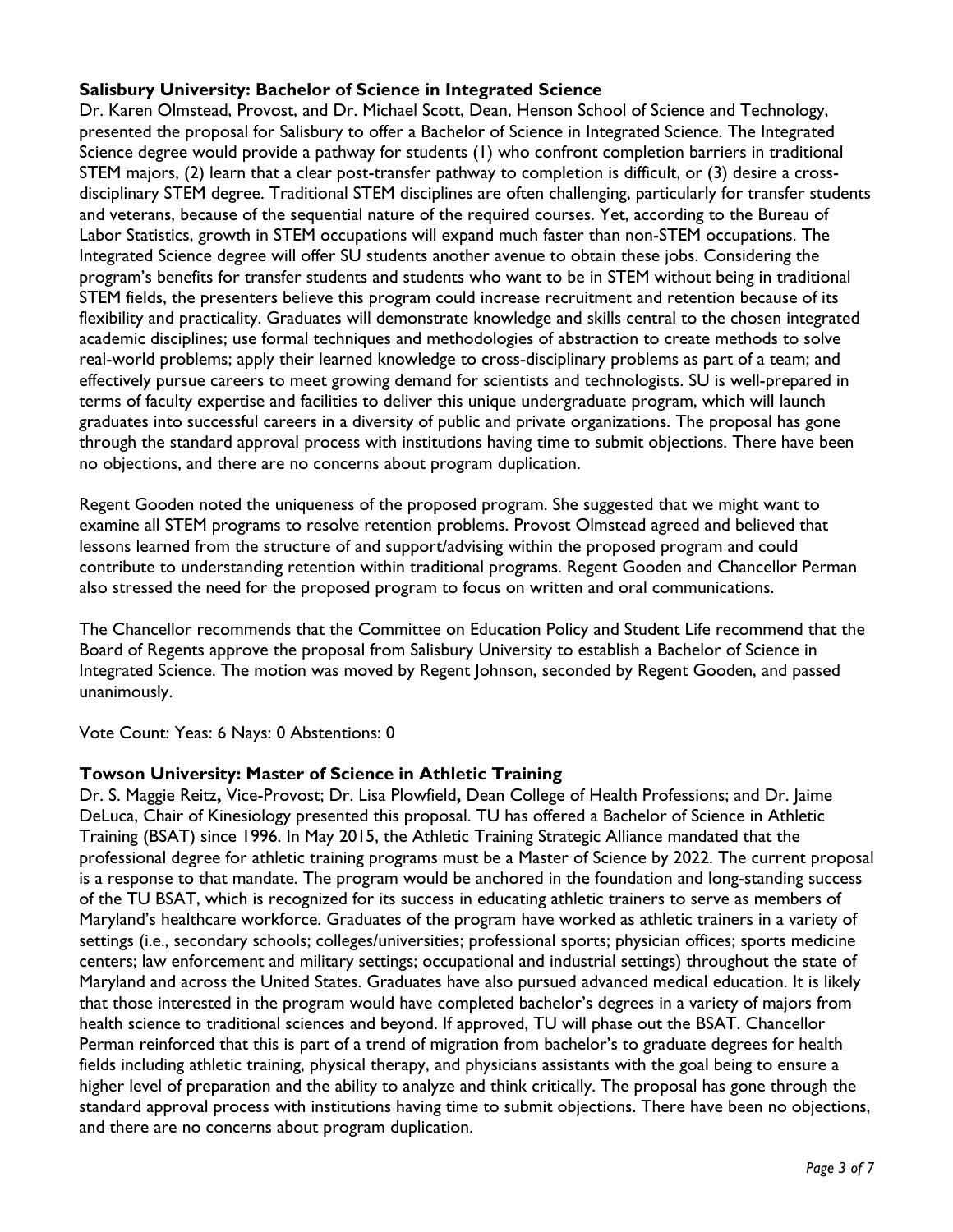The Chancellor recommends that the Committee on Education Policy and Student Life recommend that the Board of Regents approve the proposal from Towson University to establish the Master of Science in Athletic Training. The motion was moved by Regent Malhotra, seconded by Regent Wood, and passed unanimously.

Vote Count: Yeas: 6 Nays: 0 Abstentions: 0

### **University of Baltimore: Bachelor of Science in Cyber Forensics**

Dr. Darlene Smith, Executive Vice President and Provost, and Dr. Debra Stanley of UB's School of Criminal Justice presented the proposal for UB to establish a Bachelor of Science in Cyber Forensics. The proposed degree is designed to provide students with a broad-based practical understanding of cybercrimes and cyber investigations. The core of the program exposes students to forensic investigation techniques and skills, computer and digital information crimes, fraudulent activities in the use of technology and digital systems prevention and security management strategies, and legal interventions and resolutions. This program would educate in a multidisciplinary manner by combining several fields (criminal justice, cyber investigations, cybersecurity, incident response management, computer technology, and law and business regulations) into a common forensic studies program meant to prepare students to combat cyber threats/attacks effectively. Graduates of this program would have the knowledge and skills needed to interpret electronic data to solve crimes, as the program combines investigative skills with digital technology in the examination and preservation of evidence. The program was developed in collaboration with Maryland community colleges to align with associate degree offerings and to take that education to the next level of expertise. This would be the first cyber forensics bachelor's degree in Maryland. It also leverages the strengths of and expertise within UB's MS in Forensic Science-Cyber Investigations and may also be a feeder for that graduate program. The program is aligned with the Governor's Workforce Development Initiative's focus on cybersecurity. Regent Malhotra shared his surprise that there are currently no programs in cyber forensics. The presenters noted that courses within various programs begin to tackle cyber issues, but government agencies and industries continue to cite shortages in the cyber workforce. Regent Malhotra also asked about competing programs within the USM. The presenters shared that although UMGC does have programs within the broader cyber field, there are no parallel programs at UMGC or elsewhere in the region especially considering the natural articulation from the associates degree with the aforementioned community college partnership. Additionally, the proposal has gone through the standard approval process with institutions having time to submit objections. There have been no objections, and there are no concerns about program duplication.

The Chancellor recommends that the Committee on Education Policy and Student Life recommend that the Board of Regents approve the proposal from University of Baltimore to establish the Bachelor of Science in Cyber Forensics. The motion was moved by Regent Malhotra, seconded by Regent Gooden, and passed unanimously.

Vote Count: Yeas: 6 Nays: 0 Abstentions: 0

### **University of Maryland, Baltimore: Master of Science in Global Health**

Dr. Roger Ward, Interim Provost and Executive Vice President; Dr. Flavius Lilly, Senior Associate Dean, Graduate School; Virginia Rowthorn, Assistant Vice President for Global Engagement; and Dr. Jenny Owens, Assistant Dean presented the proposal for UMB to offer the MS in Global Health. This program has been developed as part of President Jay Perman's challenge, in 2014, for the Graduate School to design and curate contemporary programs that are targeted at working adults who want to continue learning in new and emerging fields with as little disruption to their lives as possible. Likely students would include those employed with the government, NGOs, and health professions. The proposed degree would allow the next generation of scientists and professors to be trained in best practices of global health education, research, and practice and to specialize in one of three areas of concentration, which are also designed to be post-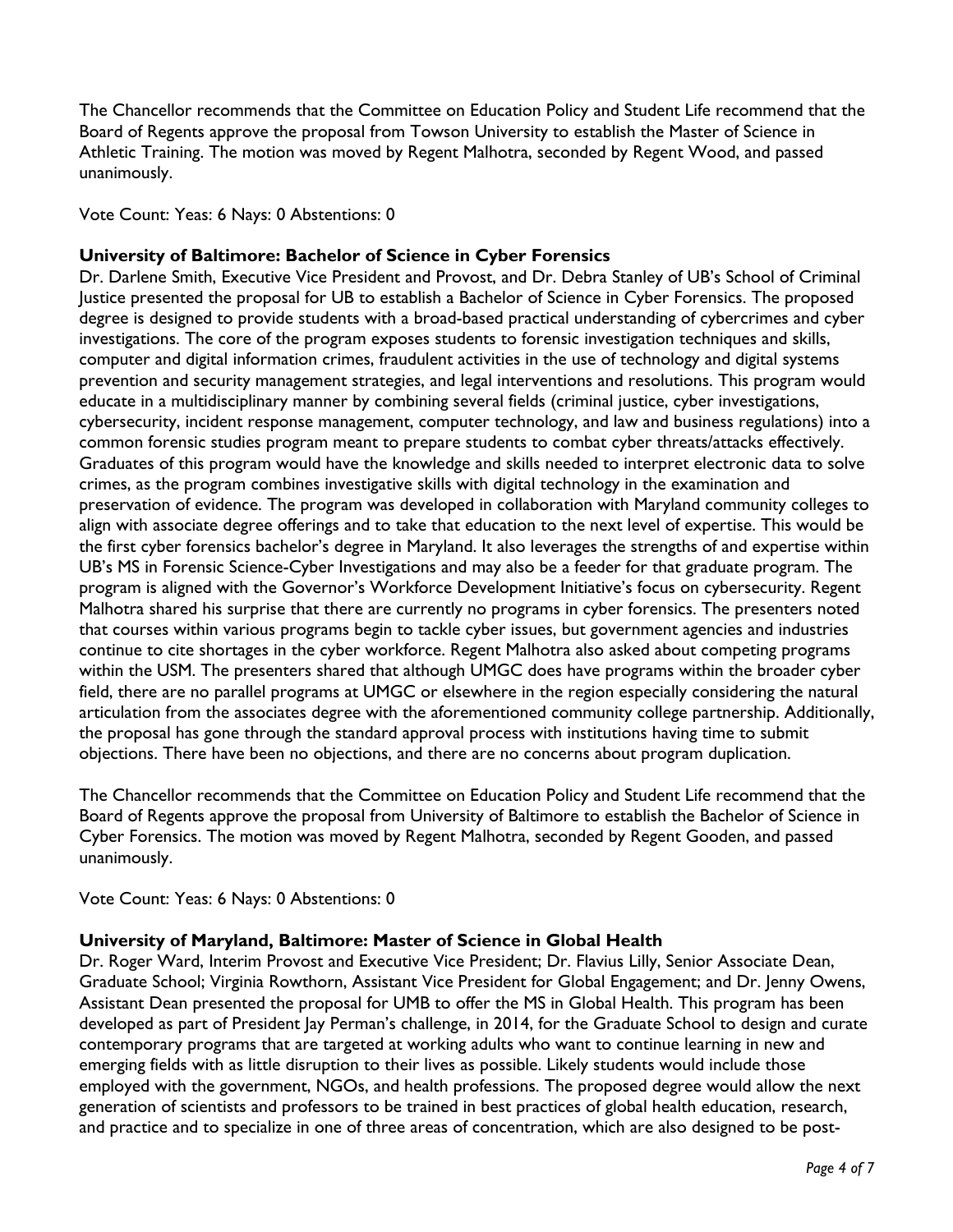baccalaureate certificates (PBC). The degree will be organized around a completely online (full-time or parttime) core curriculum with areas of concentration in 1) Implementation and Dissemination Science; 2) Global Health Program Monitoring and Evaluation; and 3) Global Health Innovation. UMB would also like to make available a fourth option of a generalized 31-credit master's with no area of concentration. The curriculum would consist of the online core and a representative selection of credits from each of the other existing areas of concentration/PBCs. Recent market research shows interest in and a need for professionals within this field; the demand is more robust than ever. the proposal has gone through the standard approval process with institutions having time to submit objections. There have been no objections, and there are no concerns about program duplication.

The Chancellor recommends that the Committee on Education Policy and Student Life recommend that the Board of Regents approve the proposal from University of Maryland, Baltimore the Master of Science in Global Health. The motion was moved by Regent Wood, seconded by Regent Malhotra, and passed unanimously.

Vote Count: Yeas: 6 Nays: 0 Abstentions: 0

**University of Maryland, Baltimore: Master of Science in Vulnerability and Violence Reduction** Dr. Roger Ward, Interim Provost and Executive Vice President; Dr. Flavius Lilly, Senior Associate Dean, Graduate School; Virginia Rowthorn, Assistant Vice President for Global Engagement; and Dr. Jenny Owens, Assistant Dean presented the proposal for UMB to offer the MS in Vulnerability and Violence Reduction. This program has been developed as part of President Jay Perman's challenge, in 2014, for the Graduate School to design and curate contemporary programs that are targeted at working adults who want to continue learning in new and emerging fields with as little disruption to their lives as possible. Likely students would include those employed within community-based organizations, especially those challenged by violence. The program will prepare students from diverse personal and professional backgrounds to organize, lead, and support effective violence and vulnerability reduction initiatives in their own communities. The program is designed for individuals interested in working in urban communities with vulnerable populations heavily impacted by poverty, social isolation, conflict, violence, and trauma. The degree provides students with the education and concrete training needed to engage with and respond to civic, social, environmental and economic challenges related to violence and conflict at the local, national and global levels. The curriculum would be delivered in a hybrid format (three in-person credit hours and twenty-seven online credit hours) by full-time Graduate School faculty along with adjunct faculty from Factor-Inwentash Faculty of Social Work at the University of Toronto and the Centre for Trust, Peace & Social Relations at Coventry University in England. If approved, this program would be the first of its kind in the United States. Additionally, the proposal has gone through the standard approval process with institutions having time to submit objections. There have been no objections, and there are no concerns about program duplication.

Regent Johnson asked about the extent to which this degree helps address the root causes of violence. The presenters noted that the program would address vulnerabilities including, but not limited to, poverty and other injustices and the degree to which early interventions help decrease the chances of citizens going down the wrong path. Regent Malhotra asked for more details on how this degree is connected to the job market. The presenters offered that those seeking this degree may already be employed with or will be prepared to work with NGOs, the FBI, police agencies, etc. where it would be advantageous to have more expertise in understanding violence at the vulnerability stage as a means to stop the emergence of violence. Chancellor Perman shared that violence de-escalation program have been gaining traction, as they are focused on getting people to communicate before resulting to violence. The presenters reiterated that the program is targeted at professionals in the field who are interested in furthering their education.

The Chancellor recommends that the Committee on Education Policy and Student Life recommend that the Board of Regents approve the proposal from University of Maryland, Baltimore to establish the Master of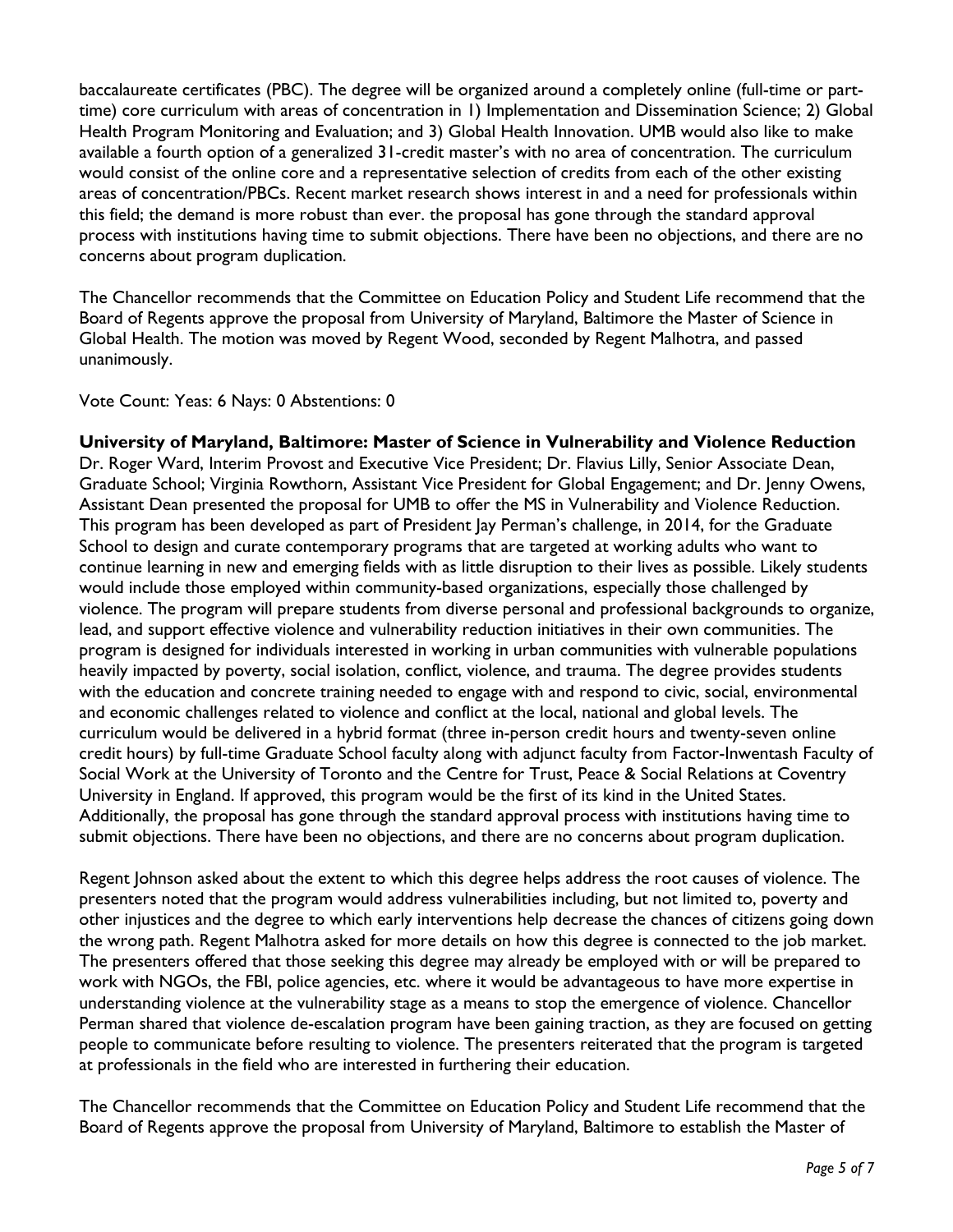Science in Vulnerability and Violence Reduction. The motion was moved by Regent Wood, seconded by Regent Gooden, and passed unanimously.

Vote Count: Yeas: 6 Nays: 0 Abstentions: 0

Regent Gooden noted that seven worthwhile and contemporary programs have been approved today and asked for an explanation of what happens when programs are no longer relevant or productive. Senior Vice Chancellor Joann Boughman and Dr. Antoinette Coleman (Associate Vice Chancellor for Academic Affairs) described the annual process (and subsequent report to EPSL) of institutions examining the productivity of academic programs via the periodic program reviews. Institutions' analyses of programs lead to suspensions or discontinuations when programs are no longer viable. Last year, 15 programs were suspended or discontinued.

### **Information Items**

### **Update: Diversification of the Faculty**

Senior Vice Chancellor Joann Boughman shared that, for years, USM institutions have prioritized diversifying the faculty and creating and sustaining more inclusive campus environments for the faculty. The USM's student and staff populations are diverse, and faculty numbers are improving. To address the many layers of faculty diversification (including recruitment, retention, onboarding, etc.), in April 2018, USM hosted a Symposium on the Diversification of the Faculty for USM institutions' administration, faculty, staff, and students to examine this critical issue and learn lessons from effective practices and informative research being explored within the USM and by USM leaders. The day included opportunities for institutional team time to more deeply explore the issues at the campus level and to discuss the development or enhancement of plans to create faculty communities that are more diverse and inclusive. Prior to the Symposium and since, institutions (and/or departments and colleges within the institutions) monitored the diversity of search committees, target job advertisements to specific publications and networks, work to better understand how implicit bias relates to hiring practices, train search committees to use inclusive hiring practices, track the diversity of applicants and hires, create faculty networking groups and mentoring programs, and analyze data to determine where progress has been made and is needed. The current update includes a summary report from each USM institution and a presentation from the University of Maryland, Baltimore County (UMBC), which was featured at the Symposium.

The UMBC team {Dr. Philip Rous, Provost; Dr. Pat McDermott, Vice Provost for Faculty Affairs; and Dr. Autumn Reed, Assistant Vice Provost for Faculty Affairs} offered updates on their successful diversification efforts. Dr. Rous and colleagues shared that despite all happening in higher education and the world, UMBC maintains diversity and inclusion as an institutional value. The team shared statistics as well as initiatives including, but not limited to, shrinking gaps in STEM, department chair diversity efforts, community-based faculty groups, advancement/promotion workshops, and pipeline programs. They recognize they've had success, as they have increased the recruitment of underrepresented faculty, but they also note the need to continuously focus on the issue with, for them, special attention on faculty retention. Ultimately, their programs combine for an institutional strategy aimed at transformation of the institution with the expectation that all university leaders espouse and demonstrate a commitment to diversity so much so that diversity and inclusion are in the bones of the institution. The UMBC team recognizes that institutional contexts will differ and should help guide schools' work, but the concern and attention to diversity and inclusion should be well ingrained into all levels of every institution.

# **2020-2021 EPSL Agenda Brainstorming**

Chair Gourdine noted that the annual agenda for the committee on Education Policy and Student Life includes many standard reports, new academic program proposals, and other action and information items. All in attendance were invited to offer topics to be addressed in the 2020-2021 school year. Topics suggested include: